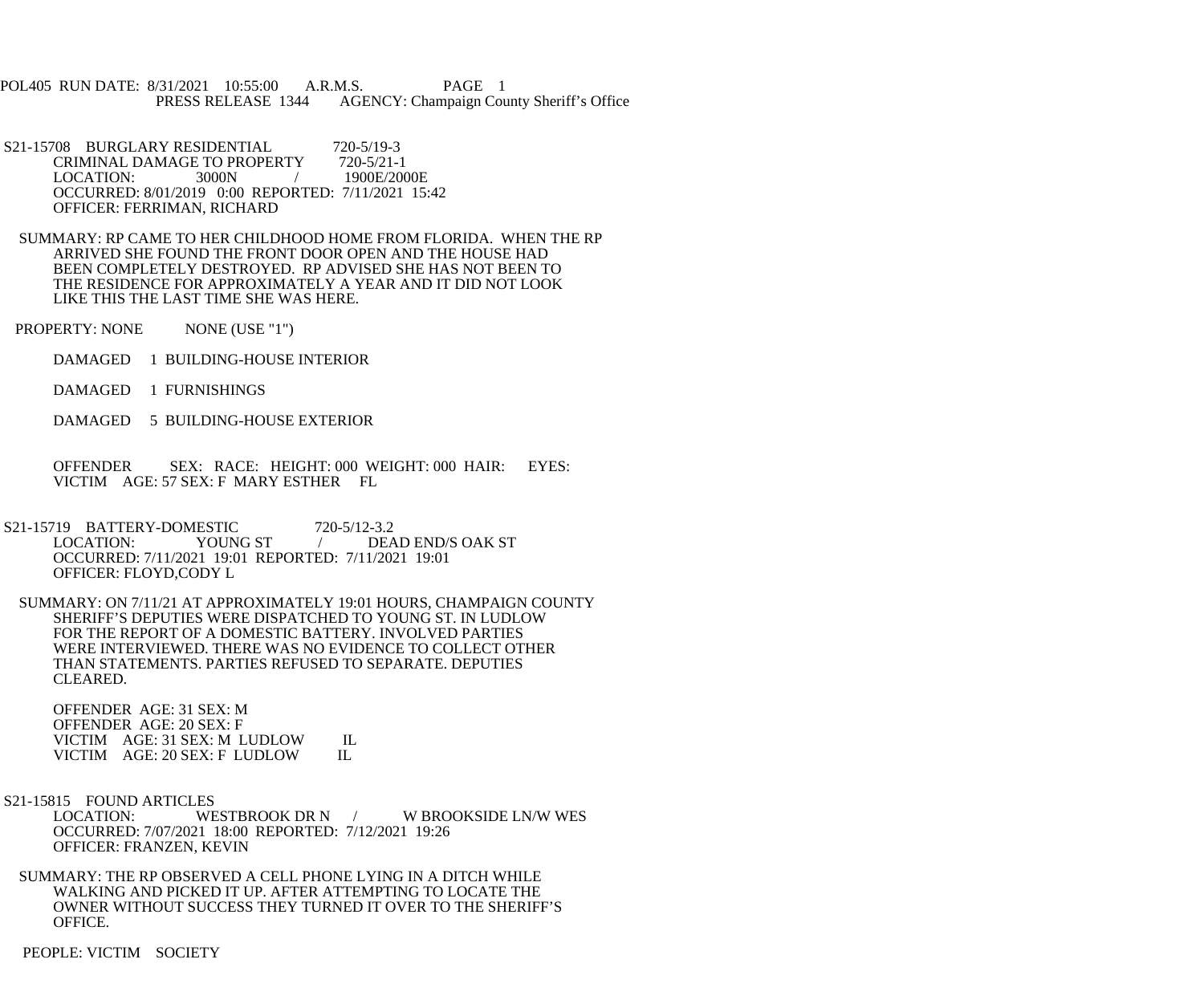POL405 RUN DATE: 8/31/2021 10:55:00 A.R.M.S. PAGE 2<br>PRESS RELEASE 1344 AGENCY: Champaign Cou AGENCY: Champaign County Sheriff's Office OFFENDER AGE: 00 SEX: U RACE: U HEIGHT: 000 WEIGHT: 000 HAIR: EYES:

- S21-15831 THEFT-MOTOR VEHICLE 720-5/16,625-5/4 LOCATION: PAUL AV / N FIFTH ST/N FOURTH OCCURRED: 7/08/2021 17:00 REPORTED: 7/12/2021 21:45 OFFICER: CUMMINGS, MATTHEW
- SUMMARY: ON 7/12/21 AT APPROXIMATELY 2300 HOURS, CHAMPAIGN COUNTY DEPUTIES WERE DISPATCHED TO THE 400 BLOCK OF PAUL AVE IN CHAMPAIGN FOR A REPORT OF A STOLEN VEHICLE. ON SCENE, IT WAS LEARNED THAT A VEHICLE WAS STOLEN FROM THE OWNER BETWEEN THURSDAY AND SUNDAY EVENING. THE VEHICLE WAS ENTERED INTO LEADS AS STOLEN AND A REPORT WAS TAKEN.
- PROPERTY: STOLEN 1 MOTOR VEHICLE-OTHER<br>COLOR: DGR/ 2004 MAKE: JEEP 2004 MAKE: JEEP MODEL: CHE BODY: SU LIC#: IL CU33166

 OFFENDER SEX: RACE: HEIGHT: 000 WEIGHT: 000 HAIR: EYES: VICTIM AGE: 68 SEX: M CHAMPAIGN IL

- S21-15841 ARSON 720-5/20-1<br>LOCATION: CHURCH ST E / ESSEX LN/S DUNLAP AV OCCURRED: 7/13/2021 3:00 REPORTED: 7/13/2021 4:25 OFFICER: CUMMINGS, MATTHEW
- SUMMARY: ON 7/13/21 AT APPROXIMATELY 0400 HOURS SAVOY FIRE DEPARTMENT AND CHAMPAIGN COUNTY SHERIFF DEPUTIES RESPONDED TO COLBERT PARK IN SAVOY FOR A REPORT OF TWO SEPARATE FIRES. UPON ARRIVAL, SAVOY FIRE PERSONNEL REPORTED A SIGN AND TWO PORTABLE TOILETS WERE DAMAGED AND NOBODY WAS INJURED.
- PROPERTY: BURNED 1 OTHER PROPERTY THAN LISTD

BURNED 1 OTHER PROPERTY THAN LISTD

BURNED 3 OTHER PROPERTY THAN LISTD

OFFENDER SEX: RACE: HEIGHT: 000 WEIGHT: 000 HAIR: EYES:<br>VICTIM ILLINOIS PORTABLE TOILETS URBANA IL VICTIM ILLINOIS PORTABLE TOILETS URBANA<br>VICTIM VILLAGE OF SAVOY SAVOY IL VICTIM VILLAGE OF SAVOY

- S21-15874 CRIMINAL DAMAGE TO PROPERTY 720-5/21-1<br>LOCATION: MAIN ST W / S SCARBO S SCARBOROUGH ST, N OCCURRED: 7/10/2021 12:00 REPORTED: 7/13/2021 11:14 OFFICER: BIALESCHKI, DOUG
- SUMMARY: CRIMINAL DAMAGE OCCURRED TO A WINDOW PANE IN A WALK THRU DOOR AT FREESE FUNERAL HOME SIDNEY. NO SUSPECT INFO.

PROPERTY: DAMAGED 1 WINDOW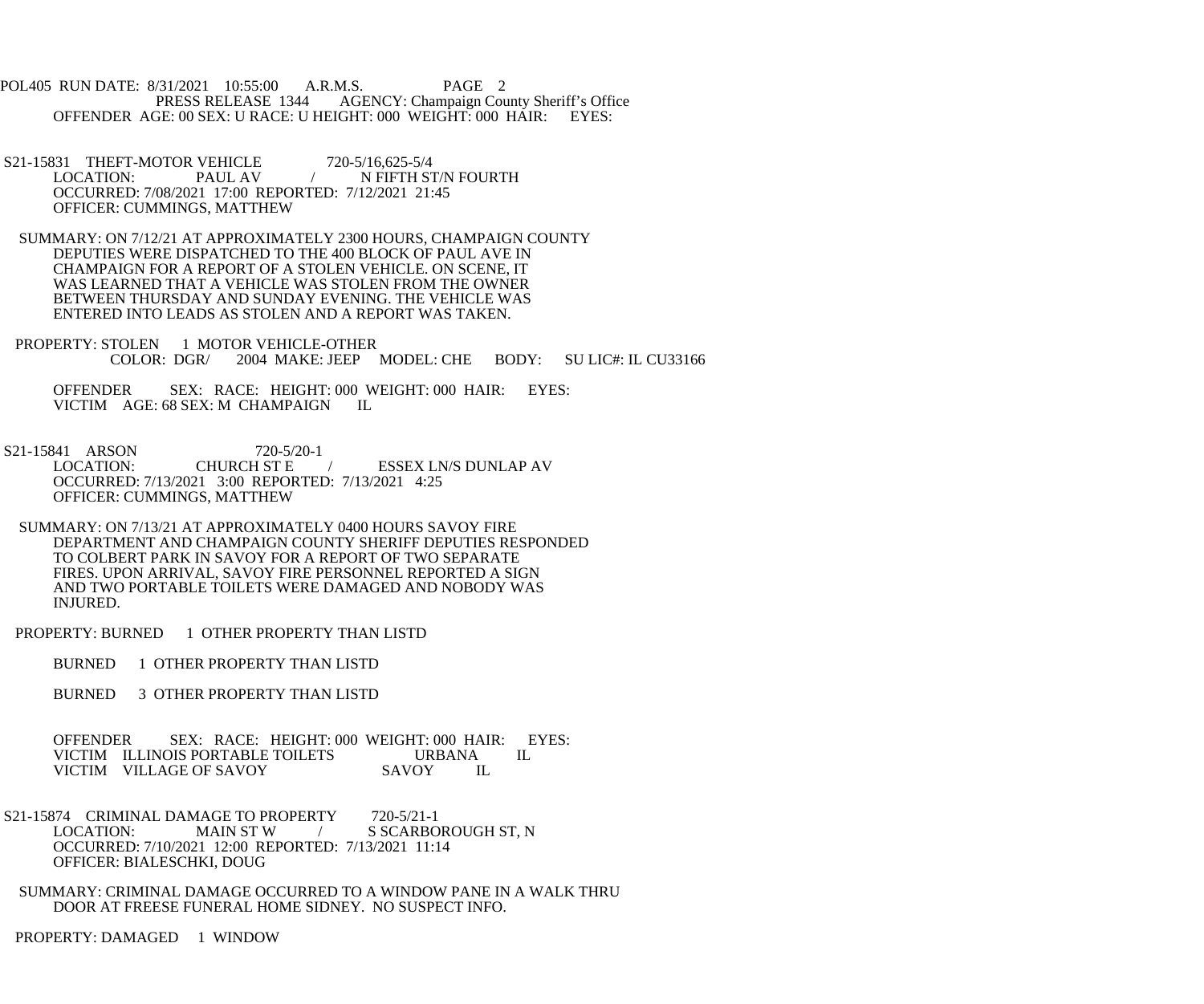- POL405 RUN DATE: 8/31/2021 10:55:00 A.R.M.S. PAGE 3 PRESS RELEASE 1344 AGENCY: Champaign County Sheriff's Office
	- OFFENDER SEX: RACE: HEIGHT: 000 WEIGHT: 000 HAIR: EYES: VICTIM FREESE FUNERAL HOME SIDNEY IL
- S21-16638 CRISIS INTERVEN. SUICIDE IDEATION \*\* JUVENILE \*\*<br>LOCATION: 1900 BLOCK OF FOREST VIEW DR E MAHOMET LOCATION: 1900 BLOCK OF FOREST VIEW DR E OCCURRED: 7/21/2021 11:09 REPORTED: 7/21/2021 11:09 OFFICER: MARSH, JESSE
- SUMMARY: ON 07/21/21, CHAMPAIGN COUNTY SHERIFF'S DEPUTIES WERE ADVISED A JUVENILE MALE HAD CALLED THE NATIONAL SUICIDE PREVENTION HOTLINE AND MADE SUICIDAL COMMENTS. THE MALE WAS IDENTIFIED AND ADMITTED INTO CARLE HOSPITAL FOR EVALUATION.
- PEOPLE: VICTIM AGE: 20 SEX: M MAHOMET IL
- S21-16718 THEFT OVER \$500 720-5/16-1 ATTEMPT<br>CRIMINAL DAMAGE TO PROPERTY 720-5/21-1 CRIMINAL DAMAGE TO PROPERTY LOCATION: 100 BLOCK OF LEVERETT RD CHAMPAIGN OCCURRED: 7/22/2021 0:30 REPORTED: 7/22/2021 8:13 OFFICER: REIFSTECK, JONATHAN
- SUMMARY: THE SUSPECT(S) DAMAGED THE VALVE STEMS ON 40 SEMI TRUCK TIRES. THE SUSPECT(S) THEN DEFLATED THE TIRES AND ATTEMPTED TO REMOVE THEM FROM THE SEMI TRUCKS. THIS WAS AN ATTEMPTED THEFT ONLY. NO SUSPECT INFORMATION WAS PROVIDED. A SIMILAR INCIDENT RECENTLY OCCURRED AT THE CIT TRUCKS FACILITY LOCATED IN TROY, ILLINOIS.
- PROPERTY: DAMAGED 40 OTHER PROPERTY THAN LISTD
	- OFFENDER SEX: RACE: HEIGHT: 000 WEIGHT: 000 HAIR: EYES:<br>VICTIM CITTRUCKS CHAMPAIGN IL VICTIM CIT TRUCKS CHAMPAIGN IL
- S21-16790 BATTERY-DOMESTIC 720-5/12-3.2<br>LOCATION: ROWENA DR / CF LOCATION: ROWENA DR / CEDRIC DR/PERKINS RD OCCURRED: 7/23/2021 3:00 REPORTED: 7/23/2021 3:25 OFFICER: BOLT, GAGE
- SUMMARY: ON 7/23/21 AT APPROXIMATELY 0327 HOURS DEPUTIES WERE DISPATCHED TO THE REPORT OF A DOMESTIC BATTERY THAT HAD OCCURRED IN THE URBANA TWP. DEPUTIES FOUND THAT THE FEMALE HAD INJURIES CONSISTENT WITH BATTERY INJURIES. THE VICTIM STATED THAT SHE DID NOT WISH TO PURSUE ANY LAW ENFORCEMENT ACTION AGAINST THE OFFENDER.
	- OFFENDER AGE: 29 SEX: M VICTIM AGE: 39 SEX: F URBANA IL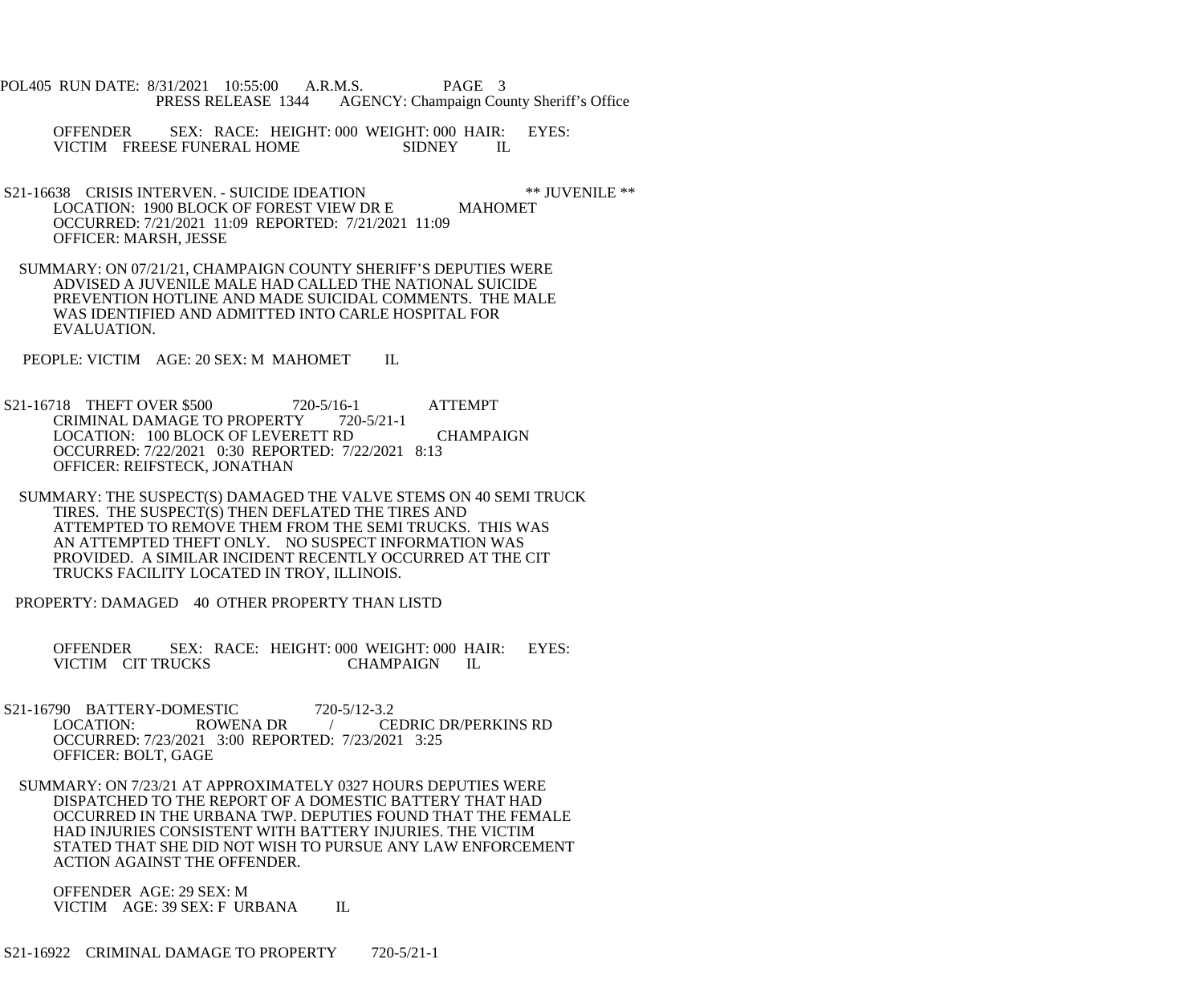- POL405 RUN DATE: 8/31/2021 10:55:00 A.R.M.S. PAGE 4<br>PRESS RELEASE 1344 AGENCY: Champaign Cou AGENCY: Champaign County Sheriff's Office LOCATION: 100 BLOCK OF STERLING CT SAVOY OCCURRED: 7/24/2021 12:30 REPORTED: 7/24/2021 14:32 OFFICER: FOSTER, SUSAN
- SUMMARY: RP STATED THAT HIS FORMER FRIEND SLASHED HIS TIRE. SUSPECT INFORMATION WAS PROVIDED AND INVESTIGATED.
- PROPERTY: DAMAGED 1 TIRE

 OFFENDER AGE: 18 SEX: M VICTIM AGE: 51 SEX: F CHAMPAIGN IL

- S21-16995 FOUND ARTICLES LOCATION: 2500 BLOCK OF 1800N ST JOSEPH OCCURRED: 7/25/2021 15:30 REPORTED: 7/25/2021 15:47 OFFICER: FERRIMAN, RICHARD
- SUMMARY: RP CALLED TO REPORT FINDING PRESCRIPTION BOTTLES ON THE SIDE OF THE ROAD. RP WAS CONCERNED SOMEONE WAS WITHOUT THEIR MEDICATION AND HE WANTED TO TURN THE BOTTLES OVER TO LAW ENFORCEMENT.
- PEOPLE: VICTIM SOCIETY<br>OFFENDER SEX: R SEX: RACE: HEIGHT: 000 WEIGHT: 000 HAIR: EYES:
- S21-17002 THEFT OVER \$500 720-5/16-1<br>LOCATION: 1700N / 2000E  $LOGATION: 1700N$  / OCCURRED: 7/25/2021 12:00 REPORTED: 7/25/2021 17:47 OFFICER: FLOYD,CODY L
- SUMMARY: ON 7/25/21 AT APPROXIMATELY 18:36 HOURS, CHAMPAIGN COUNTY SHERIFF'S DEPUTIES WERE DISPATCHED TO THE INTERSECTION OF COUNTY ROAD 1700N AND COUNTY ROAD 2000E FOR THE REPORT OF A STOLEN LAWN MOWER. A DEPUTY INTERVIEWED THE VICTIM AND COLLECTED EVIDENCE. THERE IS NO SUSPECT INFORMATION AT THIS TIME.
- PROPERTY: STOLEN 1 LAWN MOWER-POWERED
	- STOLEN 2 GASOLINE
	- OFFENDER SEX: RACE: HEIGHT: 000 WEIGHT: 000 HAIR: EYES: VICTIM AGE: 44 SEX: M CHAMPAIGN IL
- S21-17038 BURGLARY FROM MOTOR VEHICLE 720-5/19-1 LOCATION: 1800 BLOCK OF LIBERTY AV OCCURRED: 7/25/2021 23:00 REPORTED: 7/26/2021 7:57 OFFICER: REIFSTECK, JONATHAN
- SUMMARY: SOMEONE ENTERED TWO OF THE VICTIM'S UNLOCKED VEHICLES. STEREO EQUIPMENT WAS TAKEN FROM INSIDE THE TRUNK. NOTHING